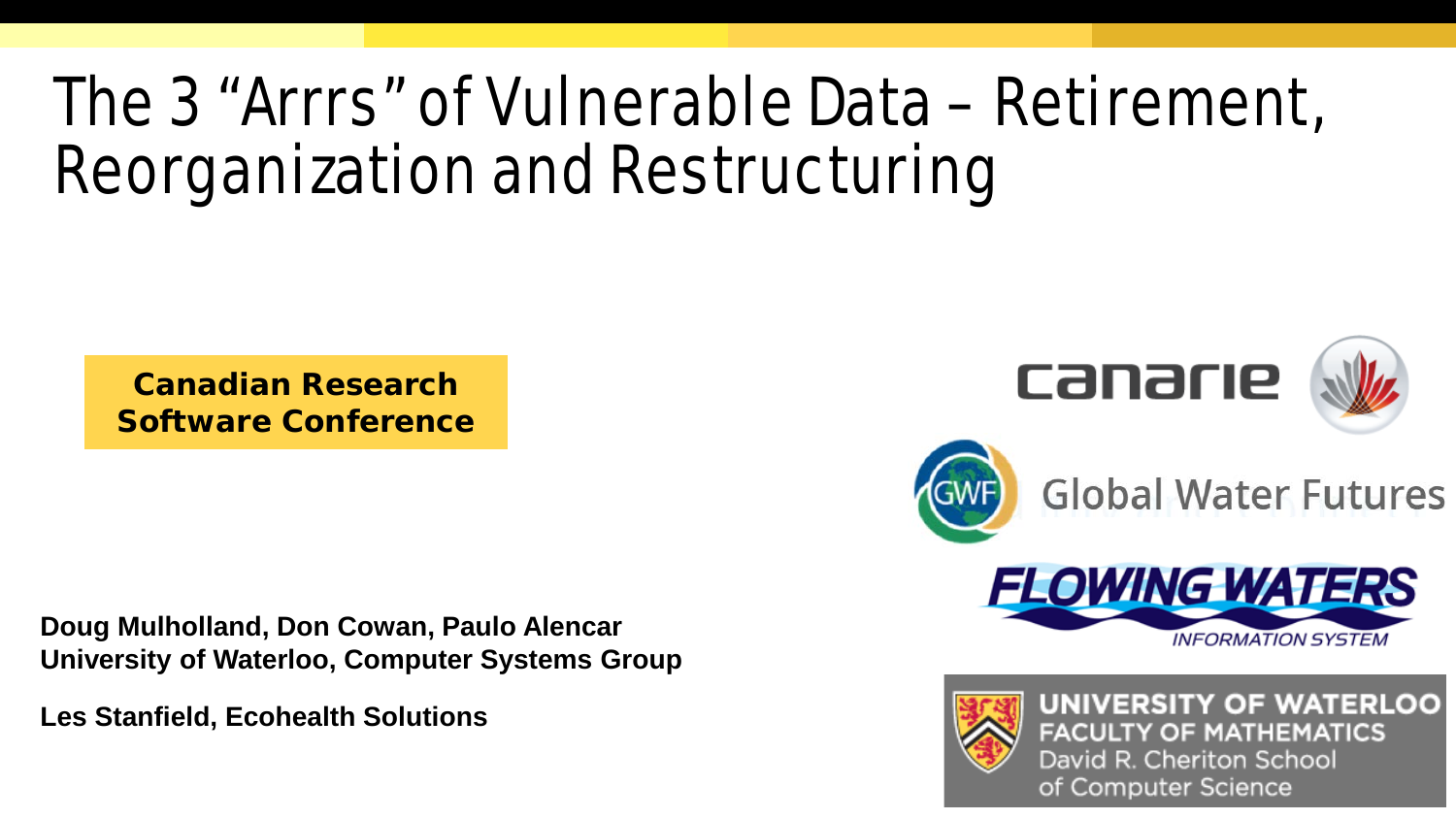#### *Territorial Acknowledgement*

The University of Waterloo acknowledges that much of our work takes place on the traditional territory of the Neutral, Anishinaabeg and Haudenosaunee peoples. Our main campus is situated on the Haldimand Tract, the land granted to the Six Nations that includes six miles on each side of the Grand River. Our active work toward reconciliation takes place across our campuses through research, learning, teaching, and community building, and is centralized within our Indigenous Initiatives Office - [https://uwaterloo.ca/human](https://uwaterloo.ca/human-rights-equity-inclusion/indigenousinitiatives)[rights-equity-inclusion/indigenousinitiatives](https://uwaterloo.ca/human-rights-equity-inclusion/indigenousinitiatives)



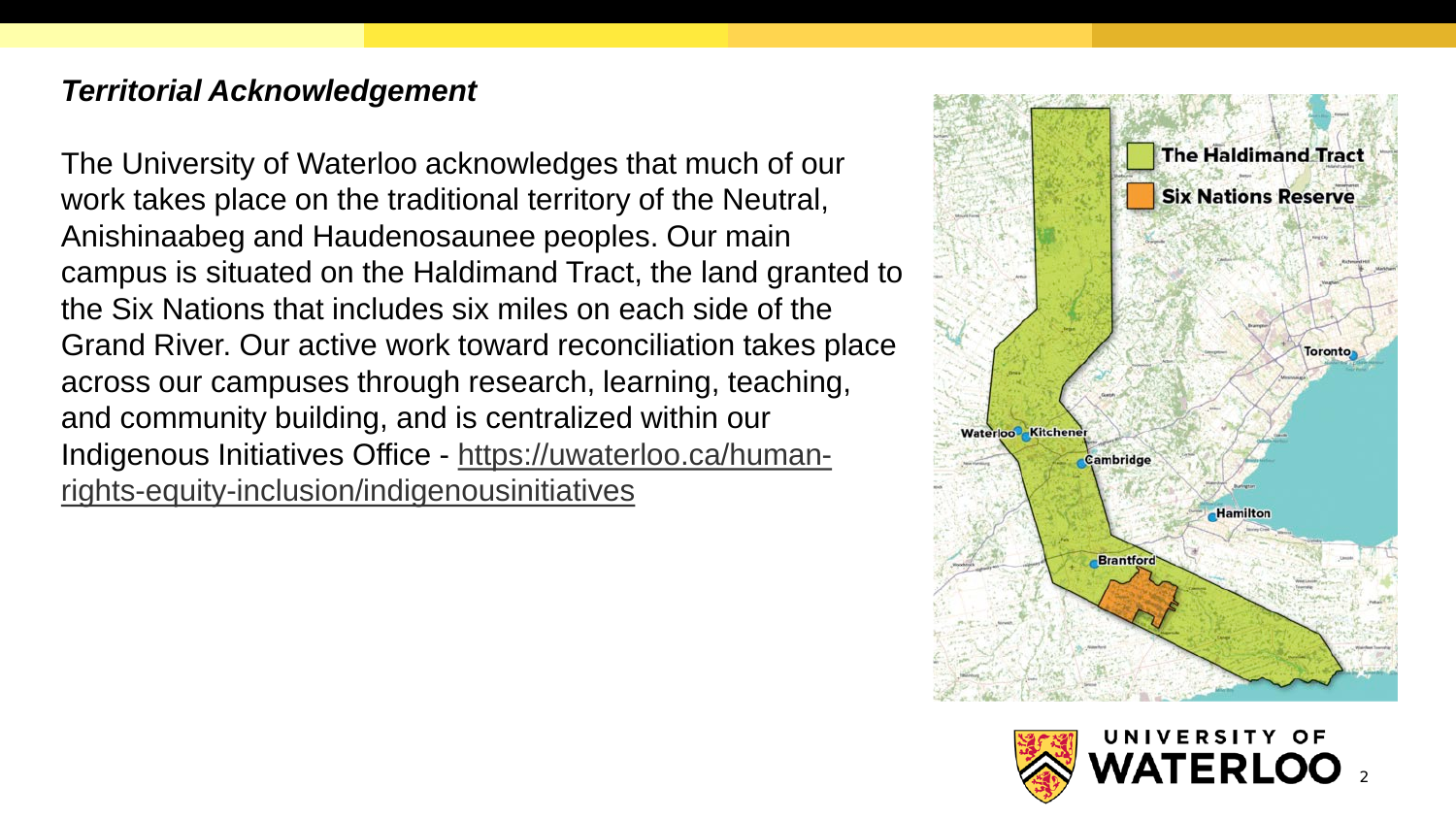#### *Vulnerable Data*

## *Objective:*

- Raise awareness of an urgent, ubiquitous problem that's not often adequately addressed
	- Acute in the environmental sector where senior researchers have been working for years collecting increasingly large data sets with rapidly changing storage platforms, data collection standards and practices
	- Historical data is extremely valuable in the context of climate change, landscape change (urbanization, habitat loss), loss of biodiversity, invasive species

## *Clarification:*

- "Arrr" "Yes", "I agree" in various online "Pirate" dictionaries! [oops, definitely not my position]
- "Argh" "exclamation of annoyance, exasperation, or other negative factor" …urbandictionary.com

## *Observation:*

• I have more experience at losing data (systems software actually) than I'd like to admit. (shame factor)

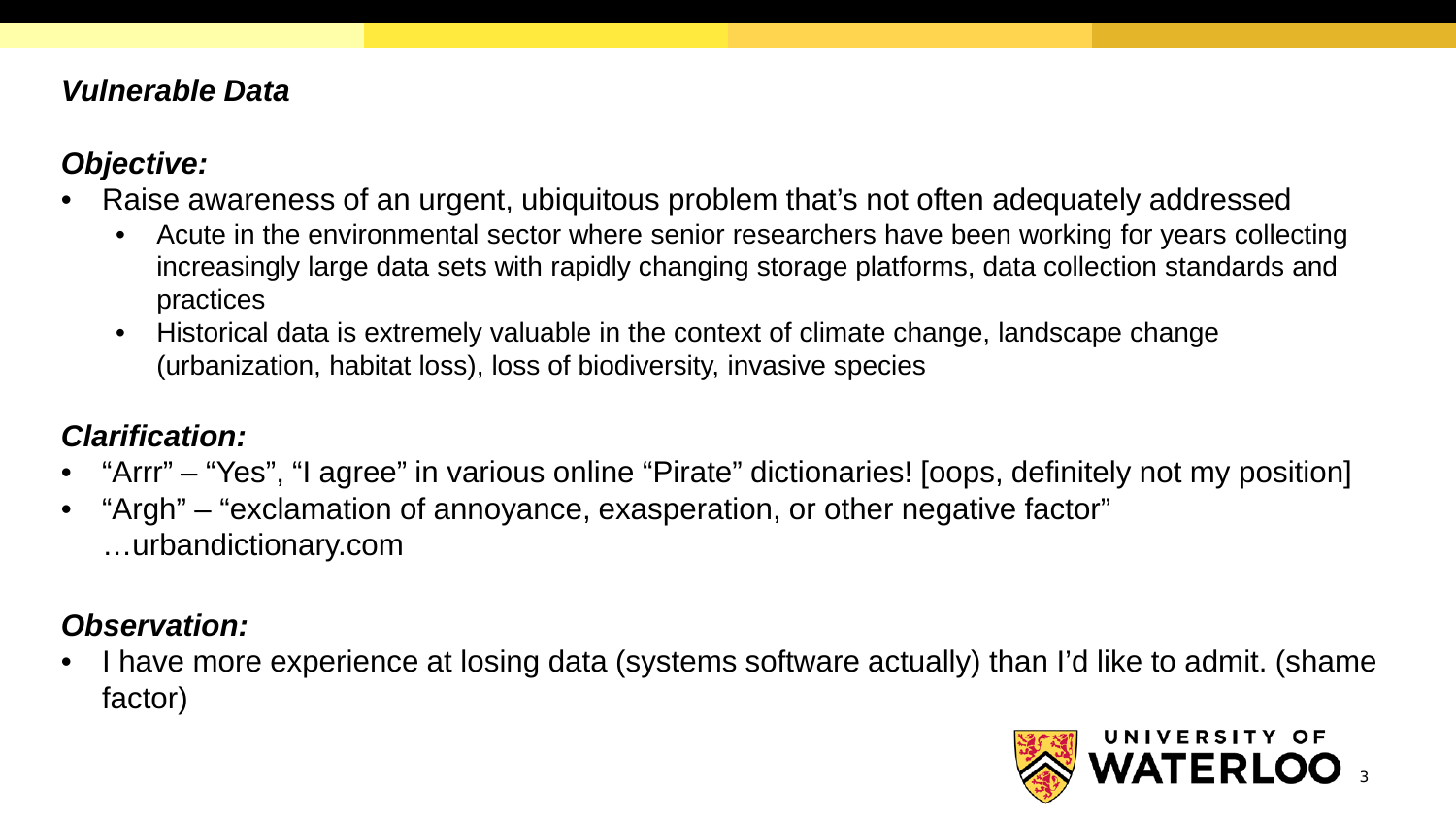#### *Examples of Common Vulnerabilities*

- Obsolete/failed media
	- Rapidly changing storage capacities, formats, volatile media



Left to Right: 8" floppy (1.2 Mb), 5 ¼" floppy (), 3.5" floppy (1.44 Mb), IBM 3420 reel tape (140 Mb @ 6250 bpi), IBM 3480 tape cartridge (200 Mb), Digital Equipment Corp. RK05 (2.5 Mb) and many more Images obtained from the "Museum of Obsolete Media" – obsoletemedia.org UNIVERSITY OF and Wikipedia

4

**…**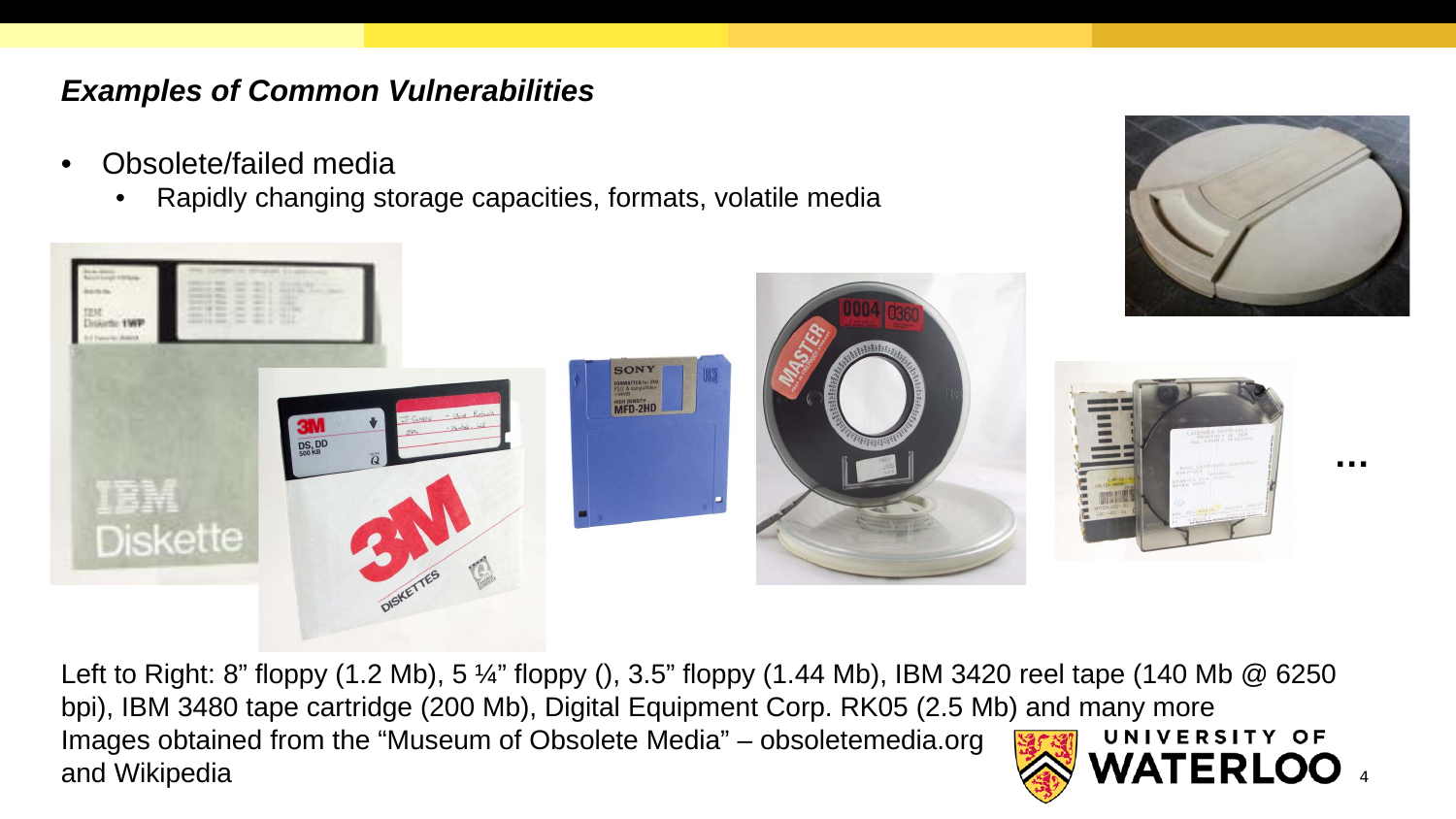## *Examples of Common Vulnerabilities (con'd)*

## *Anything sound familiar?*

- Encrypted media "The password was written on a piece of paper wrapped around it." or "…on a yellow sticky note"
- "I can well imagine some IT safety tech saying this is not safe and taking it to store it somewhere 'safer'."
- "... in my experience, it missed all the archived photos which were on another drive... Thousands of photos were lost."
- "…data that was stored on a shared drive was not archived with this dataset…"
- "…in theory, all the files were on the shared drive, but god knows whether and where they are stored/archived…"
- "No one knows where or how to access them."
- "The steering committee has disbanded."
- "xxx is retiring soon... Very sad."

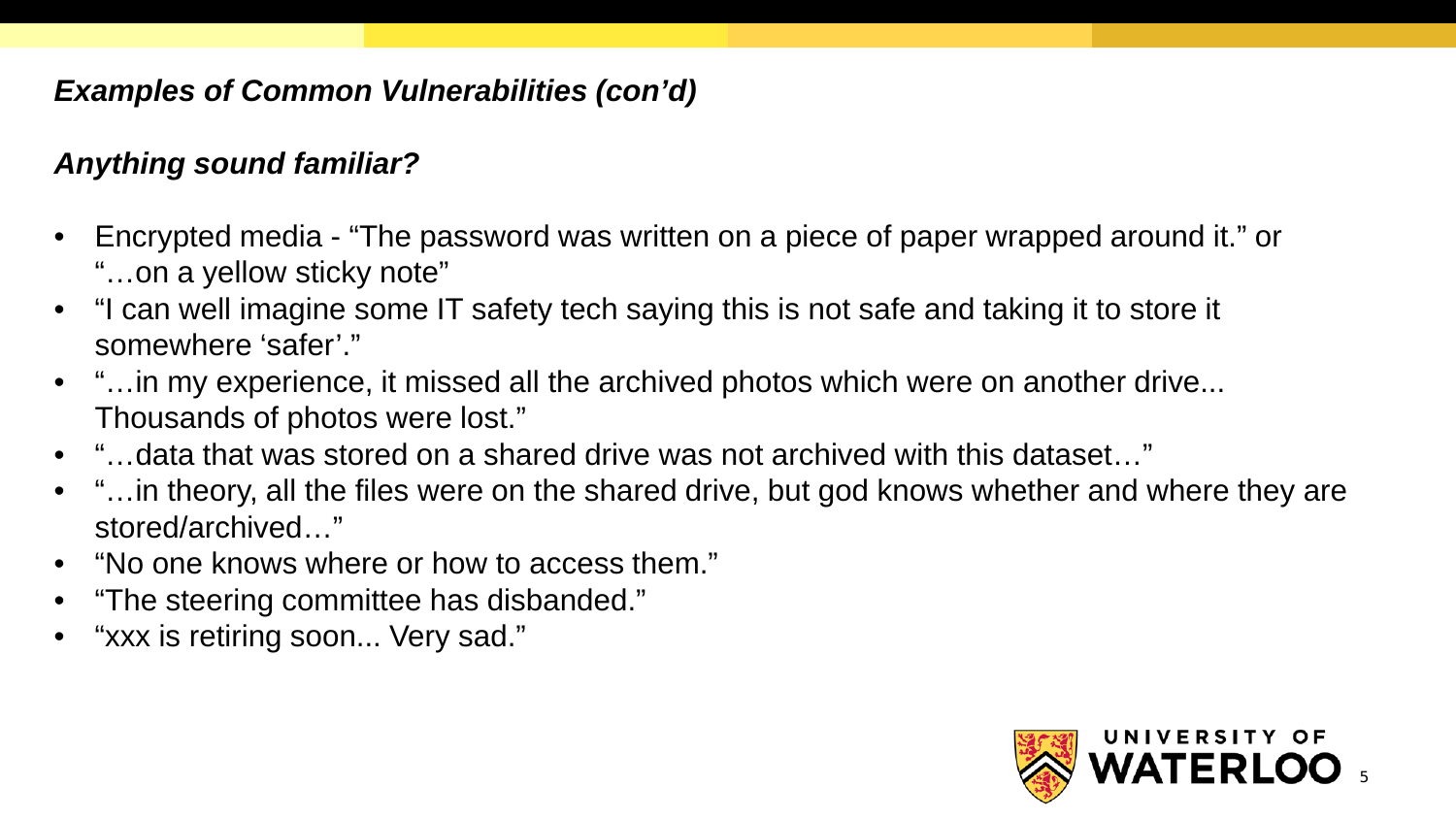## *Examples of Common Vulnerabilities – Key Human Factors*

- Retirement
	- Senior scientists/practitioners today have lived through many different data storage formats, from perfect bound paper lab notebooks and paper publications to smart phones, USB memory sticks and cloud storage. How well did they record metadata or even the data itself? Who else is familiar with the various data sets, userids and passwords?
	- Publishers now routinely require supporting data and data processing code to be provided with the publication, but how complete is the data set?
	- What about work that wasn't published?
- **Reorganization** 
	- Scientists and technicians in the environment sector are notoriously mobile (move from department to department or organization to organization)
	- Government departments, corporations, non-governmental organizations (NGOs) all routinely reorganize as the science changes
- Restructuring
	- If an individual or department is unable to routinely justify its work, they may be "restructured" (out of a job/budget allocation) UNIVERSITY OF
	- Management/strategic priorities are never static

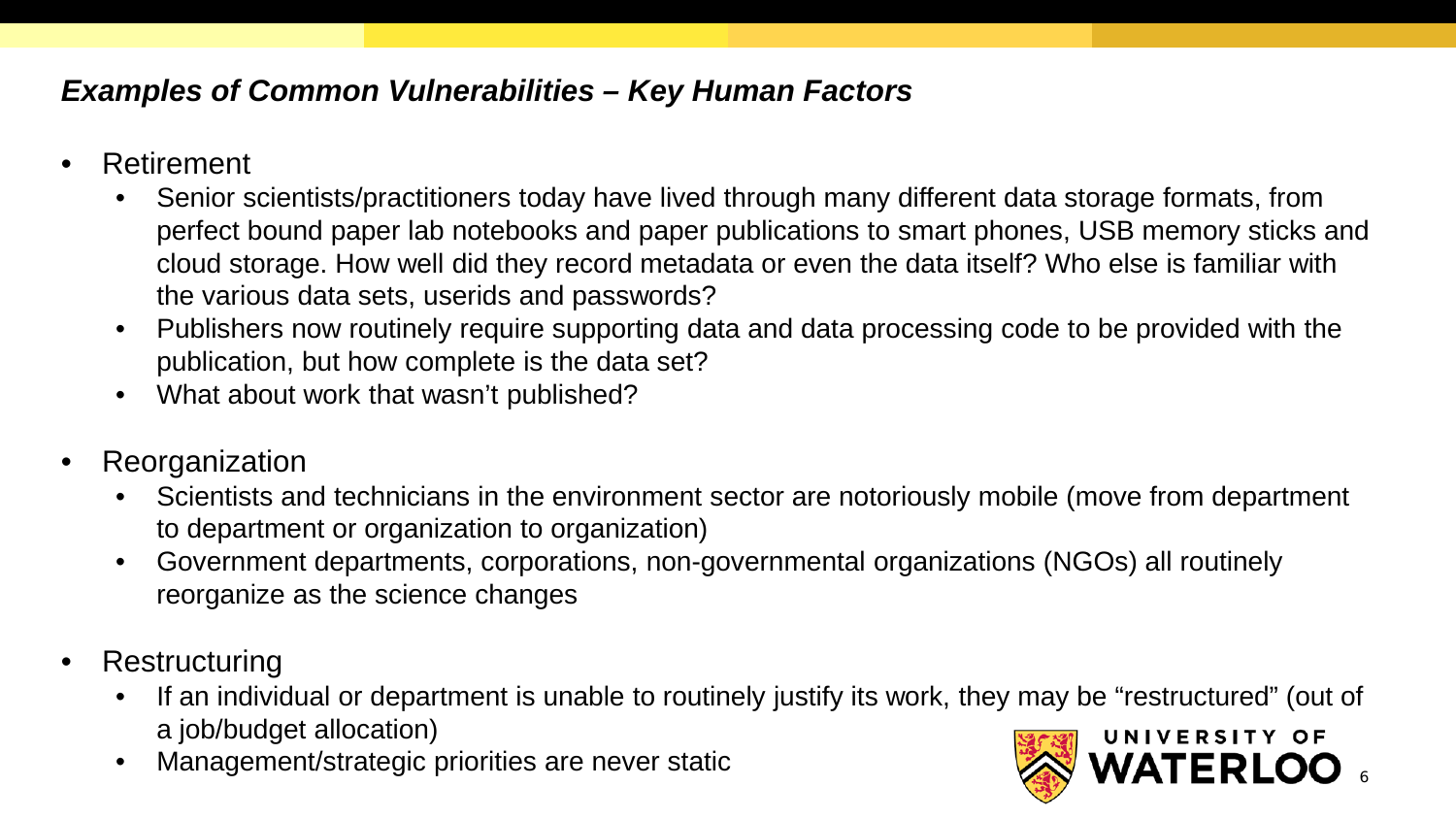#### *Metadata Captured in iEnvironment/FWIS ("Flowing Waters Information System")*

Add rich, context-based metadata both at the project and sample event level:

- What was done protocol, type of sampling
- When date, time as needed
- Where co-ordinates of study site (within roughly 50m is adequate for this type of work)
- Who what organization and practitioner did the work balance privacy and storage of personal information with "need to know" (what were the technician's qualifications, experience, etc.?)
- Why? Too often overlooked or incomplete but often the most important is it worth the effort to recover the data set?
	- Why was the study being done at all?
	- Why/how are sites chosen for this work?
	- Is this site/sampling typical or a reference site
	- 52 specific yes/no questions, including "Other" and "Comments" fields

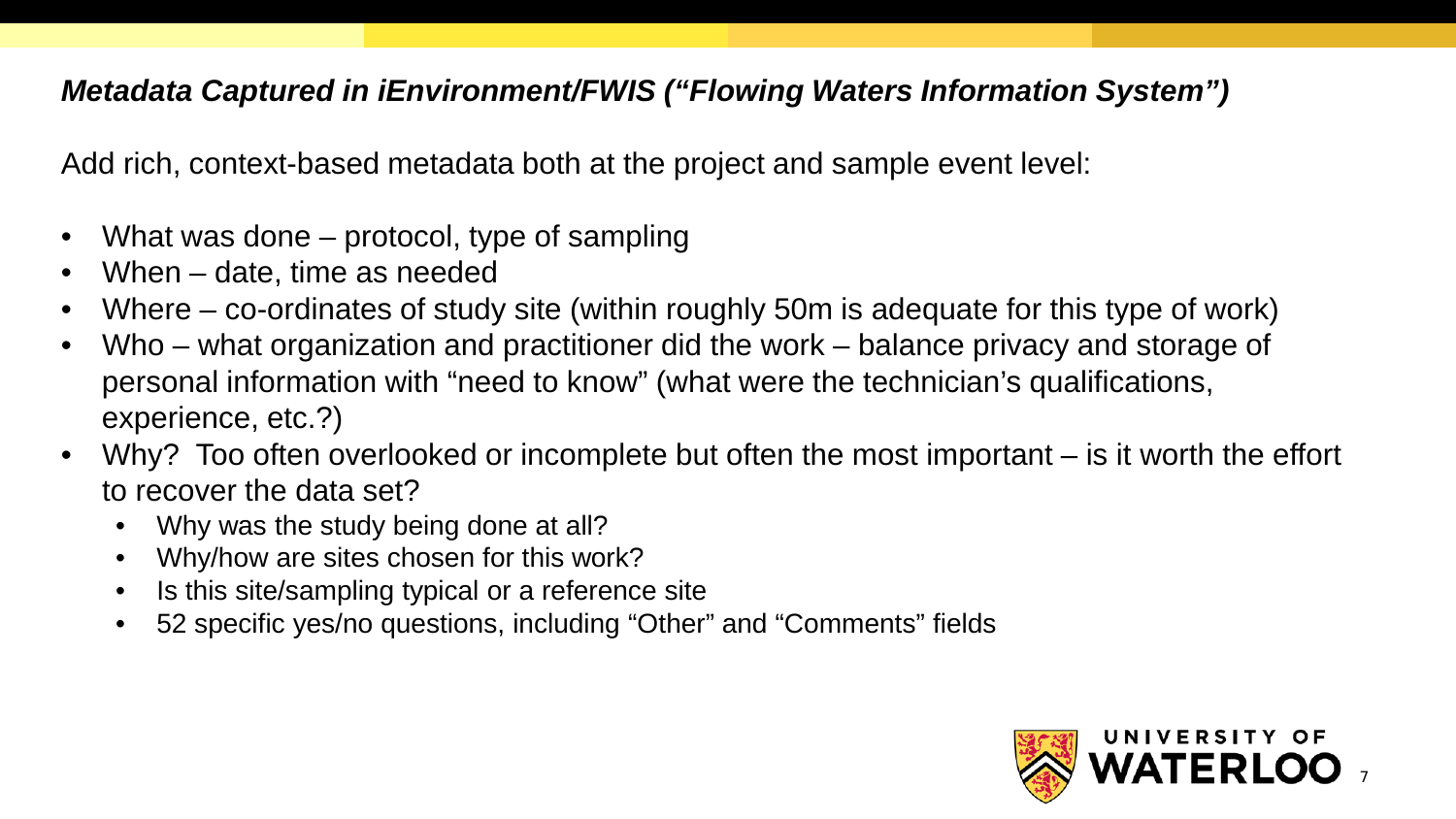## *iEnvironment/FWIS Generic Data Upload/Archive Facility*

#### **Tabular Data**

- Remote access, including MS Excel macros and Google Apps Script processes to enable table management
- Permissions management facilitates keeping the data private, managed sharing or unrestricted publication
- Users can lever existing infrastructure (naming and mapping of study sites, content searching, project organization, photos/sketches, …)
- Metadata recording/publication

## **Unstructured Content**

- File metadata processing (e.g., photo location, camera type, lens, …)
- Content and metadata indexing/searching with a broad range of supported file types

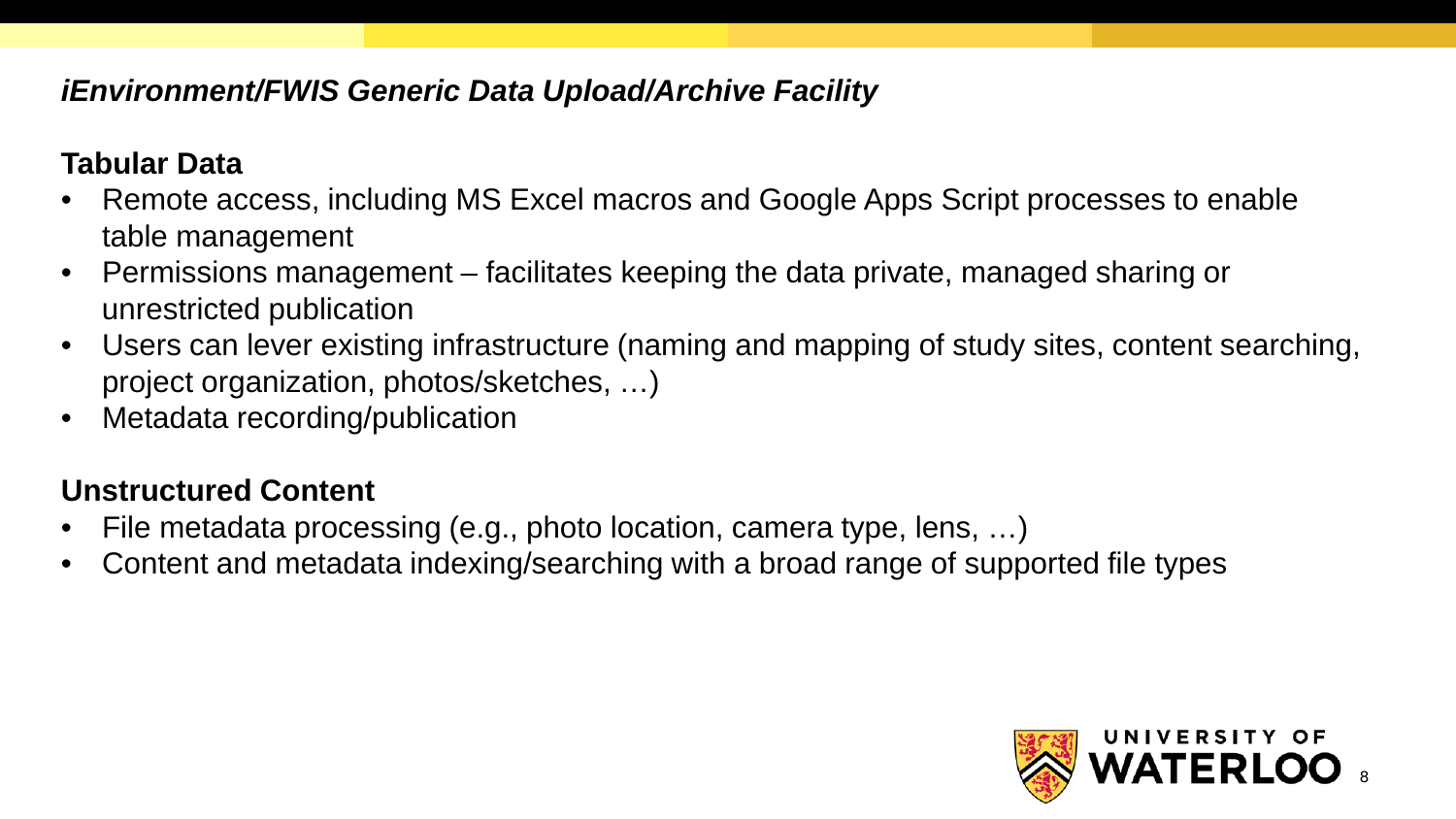## *Sharing Data More Broadly*

## **"Library of Congress" type of registry**

- DOI? (Searchable?)
- One "start" shopping for data
- Encourage richer, context-based metadata standard who/what/where/when often misses important details to enable answer to how valuable the data is for an unforeseen application
- Handling vulnerable data is consistent with FAIR guidelines for scientific data management and stewardship (Findable, Accessible, Interoperable, Reusable)
- Application of FAIR principles to workflows involving the preservation of vulnerable data and metadata

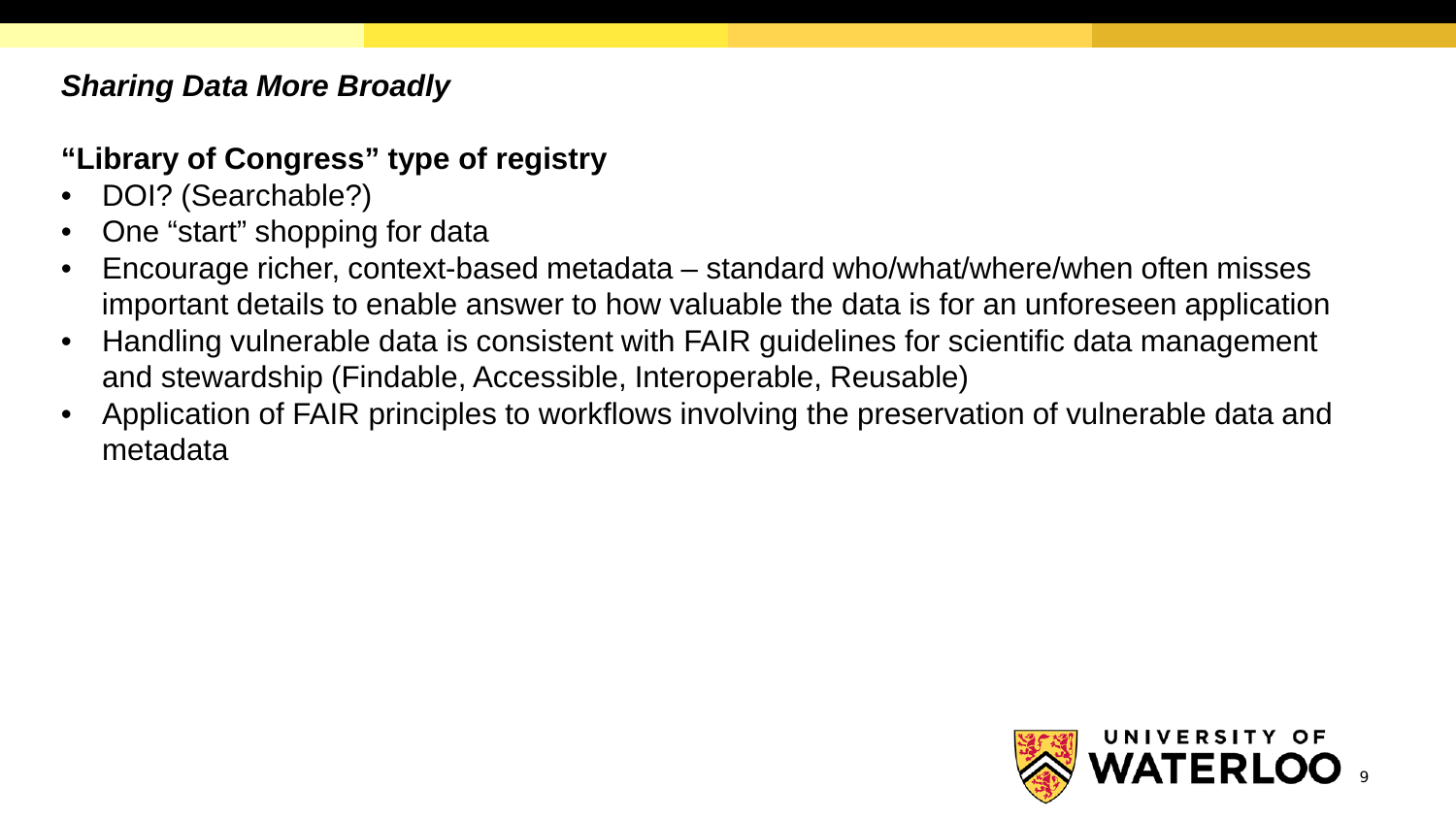#### *References*

**1. Lavoie, B., Gartner, R.: Preservation Metadata, 2nd edition. DPC Technology Watch Report, DPC Technology Watch Series, May 2013.** 

**2. Library of Congress: PREMIS—Preservation Metadata: Implementation Strategies, v. 3.0. http://www.loc.gov/standards/premis/v3/premis-3-0-final.pdf**

**3. Wilkinson, M. et al., The FAIR guiding principles for scientific data management and stewardship. Scientific Data, 3:160018, 2016.** 

**4. European Commission, Turning FAIR into reality, Directorate General for Research and Innovation, 2018.**